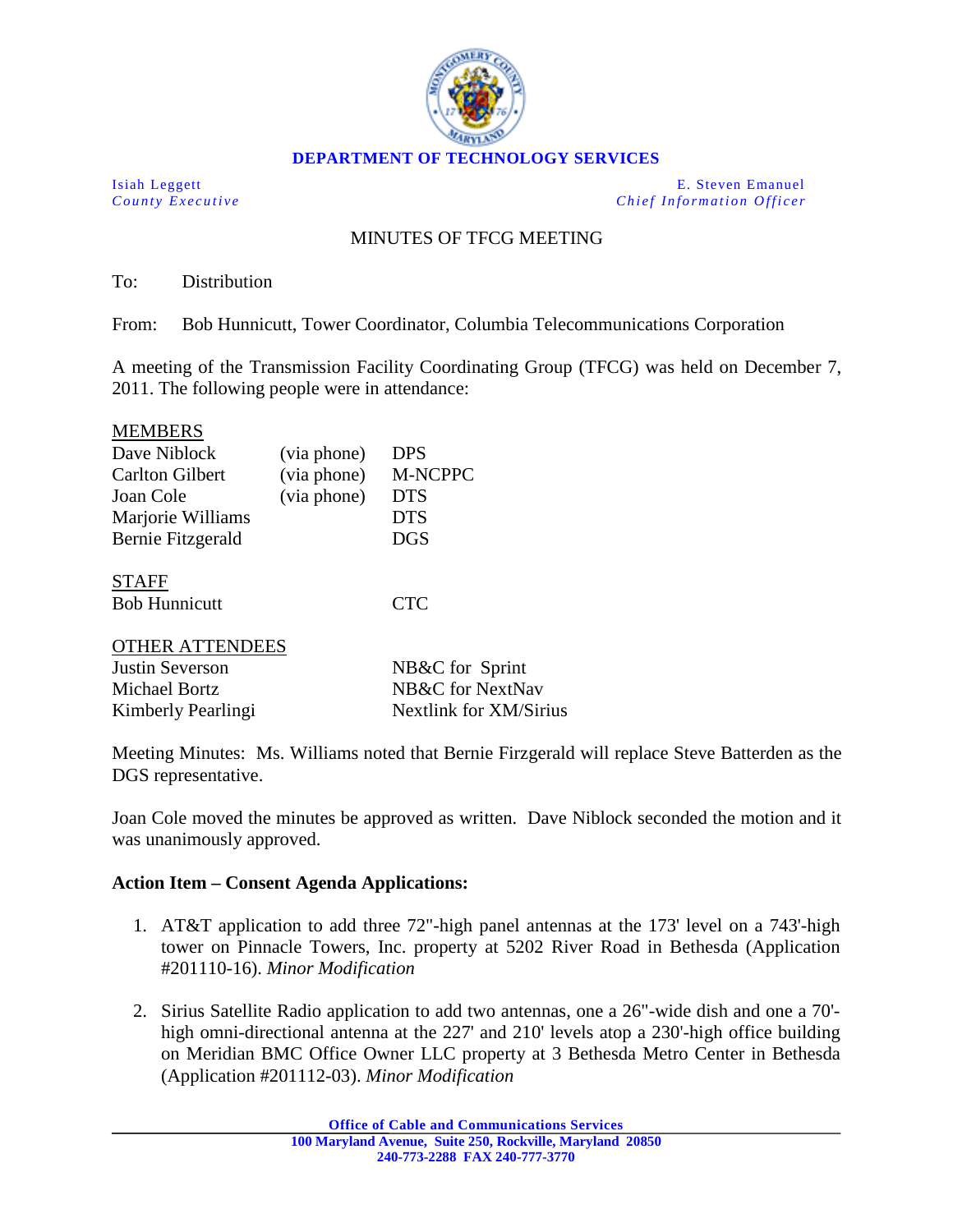3. AT&T application to add three 55"-high panel antennas at the 144' level on a 154'-high monopole on Ben Porto and Son, LTD property at 8200 Seven Locks Road in Bethesda (Application #201112-05). *Minor Modification*

Motion: Carlton Gilbert moved the Consent Agenda items be recommended as conditioned by the Tower Coordinator. Bernie Fitzgerald seconded the motion and it was unanimously approved.

## **Action Item – Regular Agenda**

4. Sprint application to replace six antennas with six 72''-high panel antennas at the 90' level of a 250'-high tower on Easterday Properties property at 9265 Brown Church Road in Mt. Airy (Application #201111-01). *Minor Modification*

*Conditioned on approval from the FCC for use and activation of service for those frequencies and assignment of those frequencies by LightSquared to Sprint.*

5. Sprint application to replace three antennas with six 72"-high panel antennas at the 150' level on a 195'-high WSSC lattice tower on WSSC property at 12600 Great Seneca Road in Germantown (Application #201111-12). *Minor Modification*

*Conditioned on approval from the FCC for use and activation of service for those frequencies and assignment of those frequencies by LightSquared to Sprint and written approval from the WSSC that they are aware of these proposed attachments and that they have been approved.*

6. Sprint application to replace six antennas with six 72"-high panel antennas at the 110' level on a 120'-high monopole on Baptist Home for Children property at 6301 Greentree Road in Bethesda (Application #201111-19). *Minor Modification*

*Conditioned on approval from the FCC for use and activation of service for those frequencies and assignment of those frequencies by LightSquared to Sprint.*

7. Sprint application to replace six antennas with six 72"-high panel antennas at the 120' level on a 120'-high monopole on Crown Castle property at 7707 Airpark Road in Gaithersburg (Application #201111-26). *Minor Modification*

*Conditioned on approval from the FCC for use and activation of service for those frequencies and assignment of those frequencies by LightSquared to Sprint.*

8. Sprint application to replace six antennas with six 72"-high panel antennas at the 149' level on a 150'-high monopole on Bethesda Country Club property at 7601 Bradley Boulevard in Bethesda (Application #201111-29). *Minor Modification*

*Conditioned on approval from the FCC for use and activation of service for those frequencies and assignment of those frequencies by LightSquared to Sprint.*

9. Sprint application to replace three antennas with six 72"-high panel antennas at the 146' and 150' levels on a 150'-high monopole on Colesville Center LLC property at 49 Randolph Road in Silver Spring (Application #201111-30). *Minor Modification*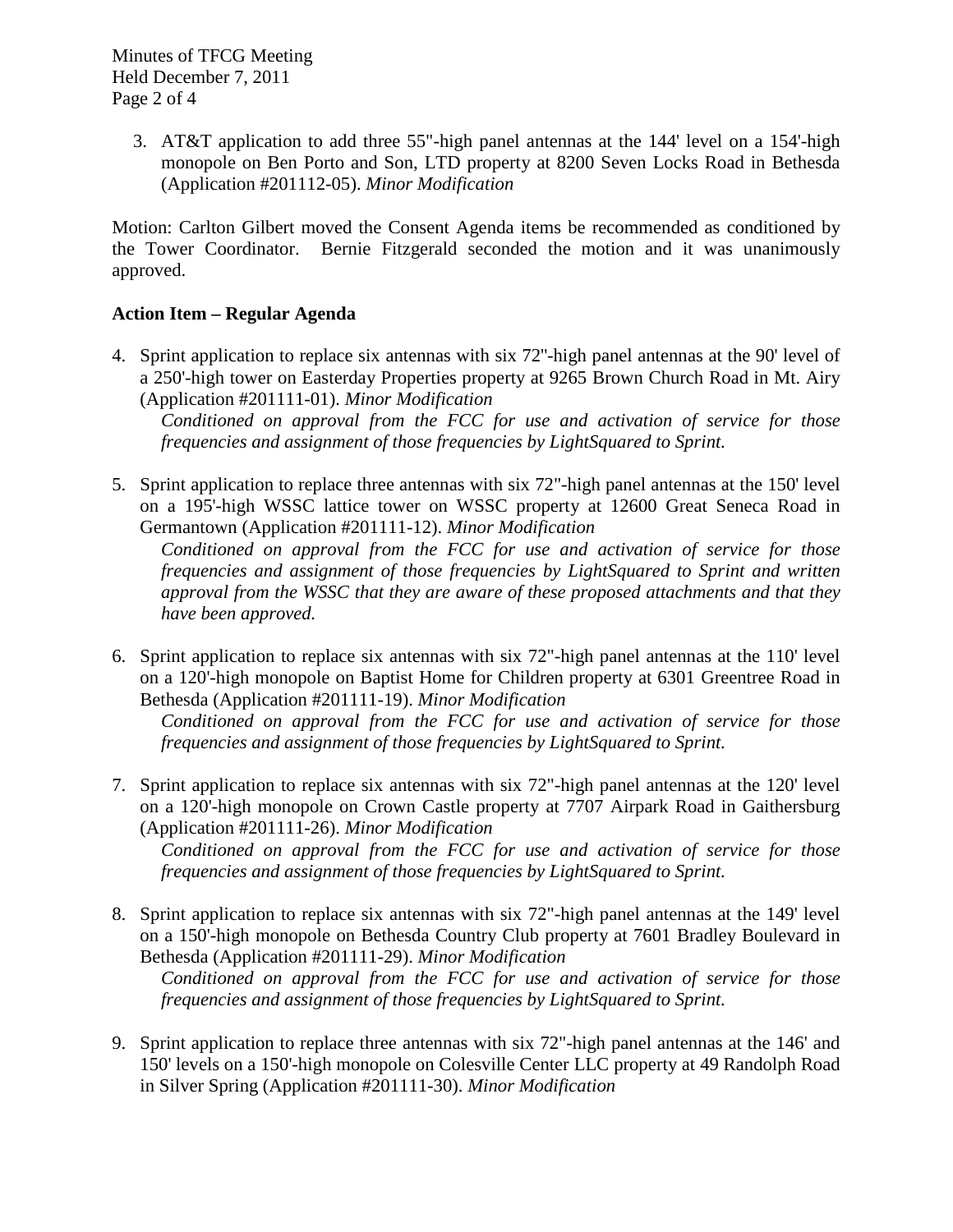*Conditioned on approval from the FCC for use and activation of service for those frequencies and assignment of those frequencies by LightSquared to Sprint.*

Bob Hunnicutt noted that items 4 through 9 on the Regular Agenda are minor modifications applications for Sprint, all conditioned on the FCC's approval of Sprint/LightSquared's use of the assigned frequencies except for item number 5 which was also conditioned on submission of written approval from WSSC.

Motion: Dave Niblock moved items 4 through 9 be recommended as conditioned by the Tower Coordinator. Carlton Gilbert seconded the motion and it was unanimously approved.

10. NextNav application to attach a 7'-high omni-directional antenna at the 275' level on a 745' high lattice tower on Pinnacle Towers, Inc. property at 5202 River Road in Bethesda (Application #201112-01). *Co-location*

*Conditioned on the FCC's approval of transfer of Progeny LMS, LLC's FCC licenses to NextNav and final action by the FCC on Progeny LMS, LLC's pending Petition for Waiver (filed March 8, 2011), which modifies current FCC rules to allow NextNav to operate its planned location network.* 

Bob Hunnicutt explained that NextNav is a new carrier to this market, proposing to provide, a precise locating service for public safety organizations by utilizing GPS technology. However, because the frequencies to be used by NextNav are not presently approved for this service by the FCC and are licensed to another company, Progeny, which is owned by NextNav. Consequently, this recommendation is conditioned on the FCC's approval. NextNav has filed a petition with the FCC for the service but the FCC has not yet responded.

Michael Bortz remarked that NextNav is required to provide a service overlay to at least 33% of the population in its service area and that this is an initial site in this market. NextNav has plans for 15 to 20 additional sites in the future but has not identified where they will be needed. He added that they are running a test of their service in San Francisco which has been very successful.

Motion: Bernie Fitzgerald moved the application be recommended as conditioned. Dave Niblock seconded the motion and it was unanimously approved.

11. AT&T application to install a 50KW generator alongside the AT&T equipment area at the base of a PEPCO transmission line tower on PEPCO property at 11405 Georgetowne Drive in Potomac (Application #201112-06). *Minor Modification*

*Conditioned on meeting the requirement of 59-A-6.14 for the equipment on the ground and compliance with the County Noise Ordinance (Chapter 31B, Section 5).*

Mr. Hunnicutt summarized the application noting that there are two issues with this site: one is that the equipment is not in compliance with 59-A-6.14 of the Zoning Ordinance and the second is that the proposed equipment does not meet the County's Noise Ordinance, especially for nighttime sound levels. Consequently, this recommendation is conditioned on meeting 59-A-